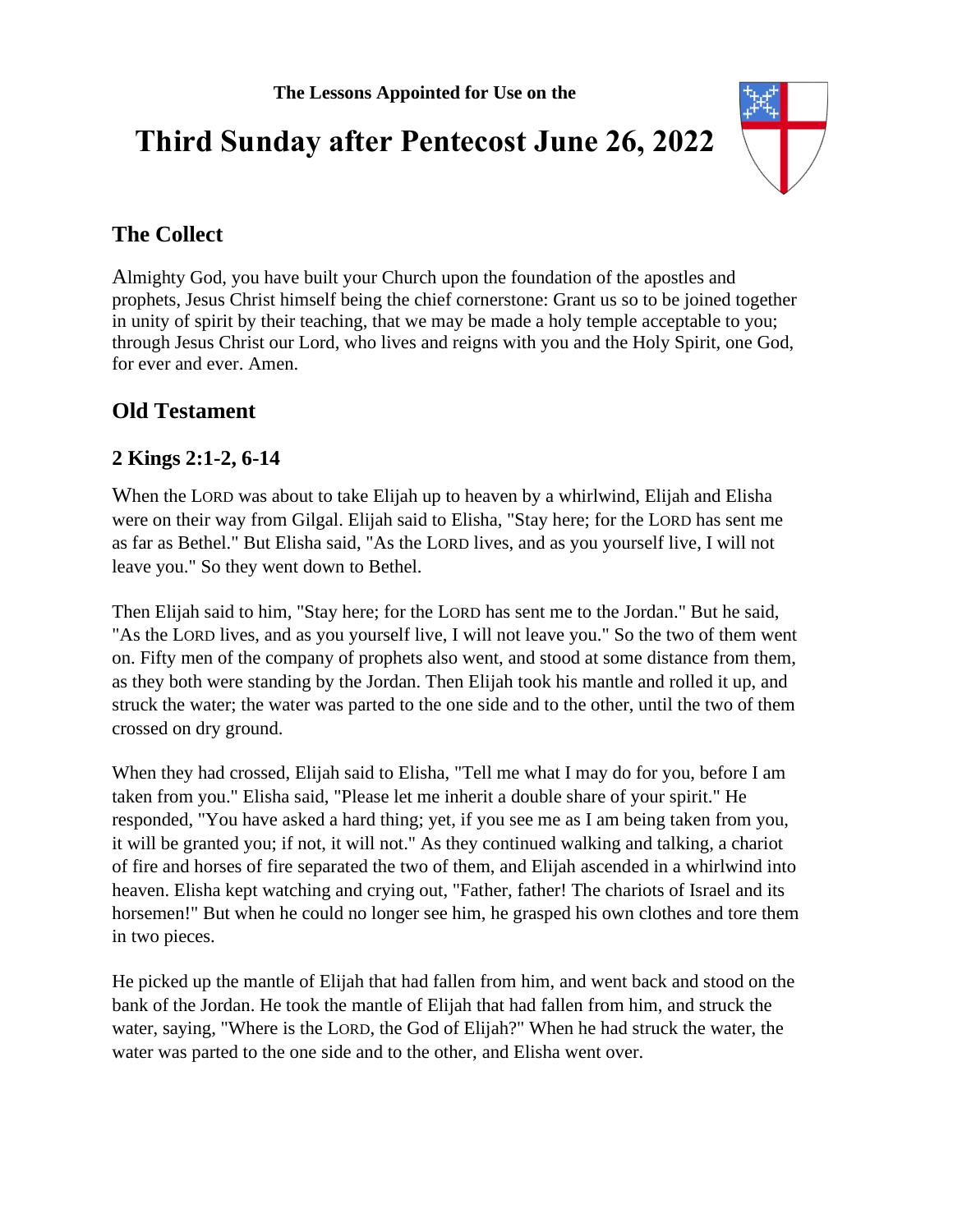## **The Psalm**

#### **Psalm 77:1-2, 11-20**

#### *Voce mea ad Dominum*

- 1 I will cry aloud to God; \* I will cry aloud, and he will hear me. 2 In the day of my trouble I sought the Lord; \* my hands were stretched out by night and did not tire; I refused to be comforted. 11 I will remember the works of the LORD, \* and call to mind your wonders of old time. 12 I will meditate on all your acts \* and ponder your mighty deeds. 13 Your way, O God, is holy; \* who is so great a god as our God? 14 You are the God who works wonders \* and have declared your power among the peoples. 15 By your strength you have redeemed your people, \* the children of Jacob and Joseph. 16 The waters saw you, O God; the waters saw you and trembled; \* the very depths were shaken. 17 The clouds poured out water; the skies thundered; \* your arrows flashed to and fro; 18 The sound of your thunder was in the whirlwind; your lightnings lit up the world; \* the earth trembled and shook.
- 19 Your way was in the sea, and your paths in the great waters, \* yet your footsteps were not seen.
- 20 You led your people like a flock \* by the hand of Moses and Aaron.

```
or
```
## **Old Testament**

## **1 Kings 19:15-16,19-21**

The LORD said to Elijah, "Go, return on your way to the wilderness of Damascus; when you arrive, you shall anoint Hazael as king over Aram. Also you shall anoint Jehu son of Nimshi as king over Israel; and you shall anoint Elisha son of Shaphat of Abel-meholah as prophet in your place."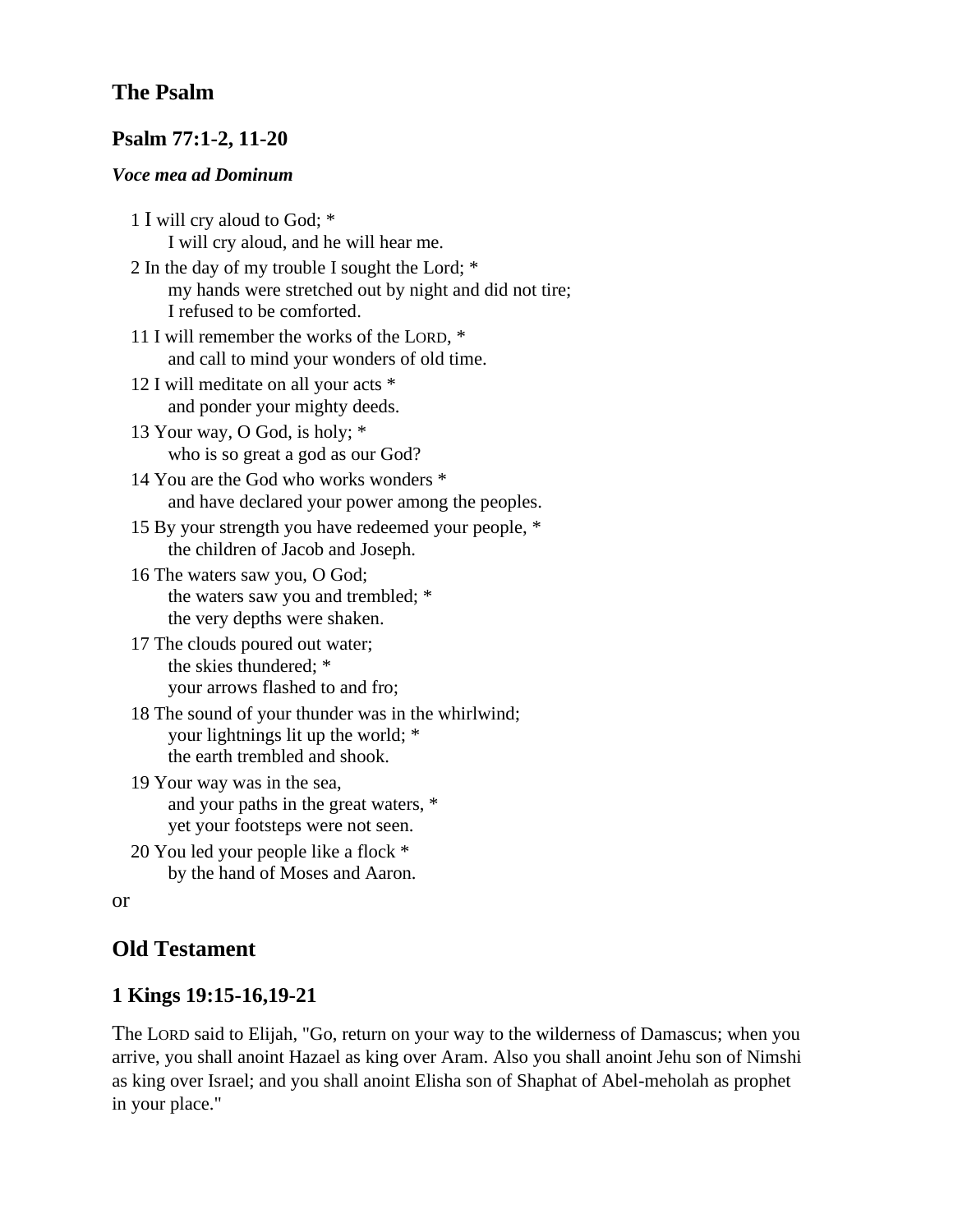So he set out from there, and found Elisha son of Shaphat, who was plowing. There were twelve yoke of oxen ahead of him, and he was with the twelfth. Elijah passed by him and threw his mantle over him. He left the oxen, ran after Elijah, and said, "Let me kiss my father and my mother, and then I will follow you." Then Elijah said to him, "Go back again; for what have I done to you?" He returned from following him, took the yoke of oxen, and slaughtered them; using the equipment from the oxen, he boiled their flesh, and gave it to the people, and they ate. Then he set out and followed Elijah, and became his servant.

### **The Psalm**

#### **Psalm 16**

#### *Conserva me, Domine*

- 1 Protect me, O God, for I take refuge in you; \* I have said to the LORD, "You are my Lord, my good above all other."
- 2 All my delight is upon the godly that are in the land, \* upon those who are noble among the people.
- 3 But those who run after other gods \* shall have their troubles multiplied.
- 4 Their libations of blood I will not offer, \* nor take the names of their gods upon my lips.
- 5 O LORD, you are my portion and my cup; \* it is you who uphold my lot.
- 6 My boundaries enclose a pleasant land; \* indeed, I have a goodly heritage.
- 7 I will bless the LORD who gives me counsel; \* my heart teaches me, night after night.
- 8 I have set the LORD always before me; \* because he is at my right hand I shall not fall.
- 9 My heart, therefore, is glad, and my spirit rejoices; \* my body also shall rest in hope.
- 10 For you will not abandon me to the grave, \* nor let your holy one see the Pit.
- 11 You will show me the path of life; \* in your presence there is fullness of joy, and in your right hand are pleasures for evermore.

#### **The Epistle**

#### **Galatians 5:1,13-25**

For freedom Christ has set us free. Stand firm, therefore, and do not submit again to a yoke of slavery.